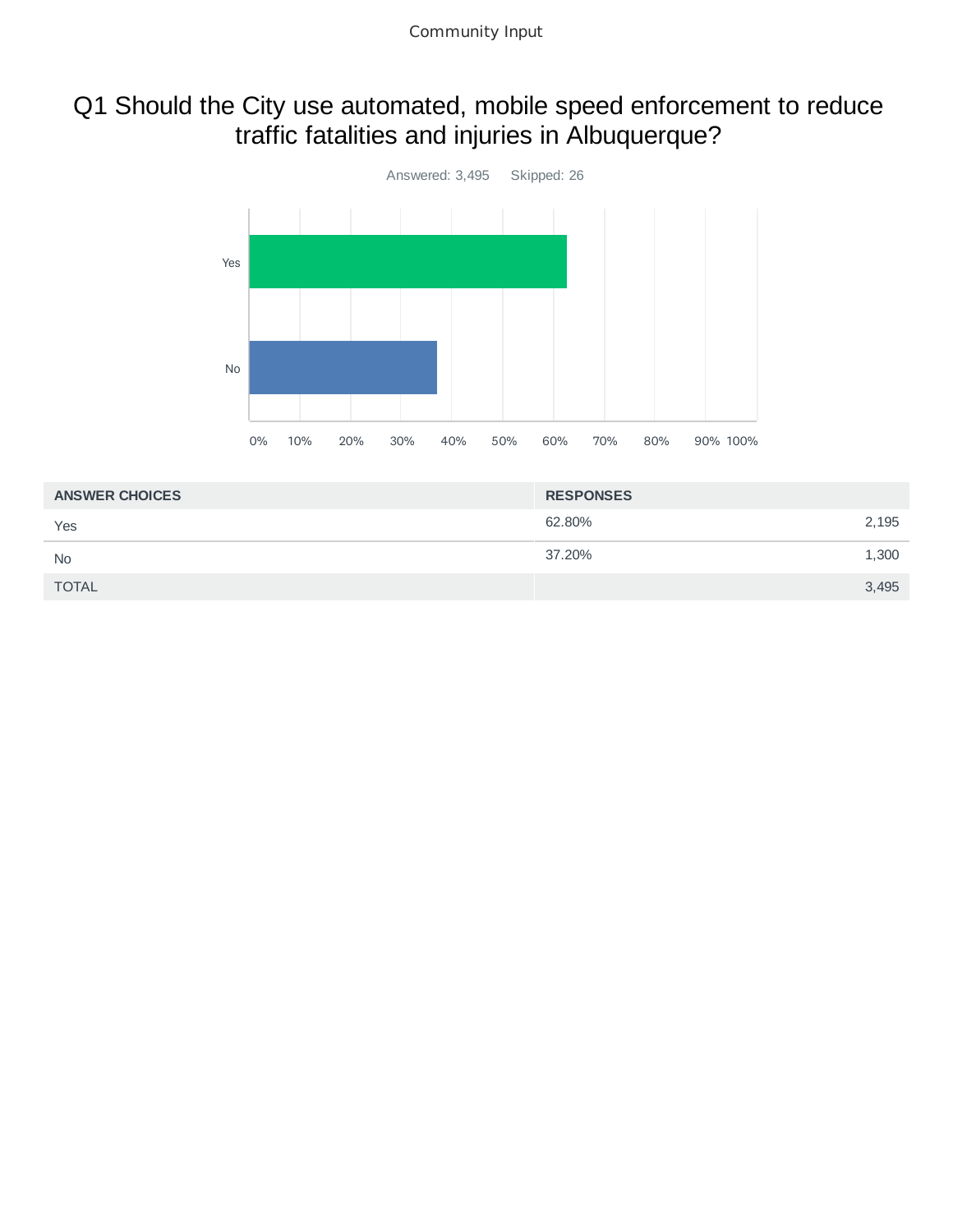# Q2 Should the City use automated, mobile speed enforcement to free up police officers' time to fight violent crime?



| <b>ANSWER CHOICES</b> | <b>RESPONSES</b> |       |
|-----------------------|------------------|-------|
| Yes                   | 63.74%           | 2,220 |
| <b>No</b>             | 36.26%           | 1,263 |
| <b>TOTAL</b>          |                  | 3,483 |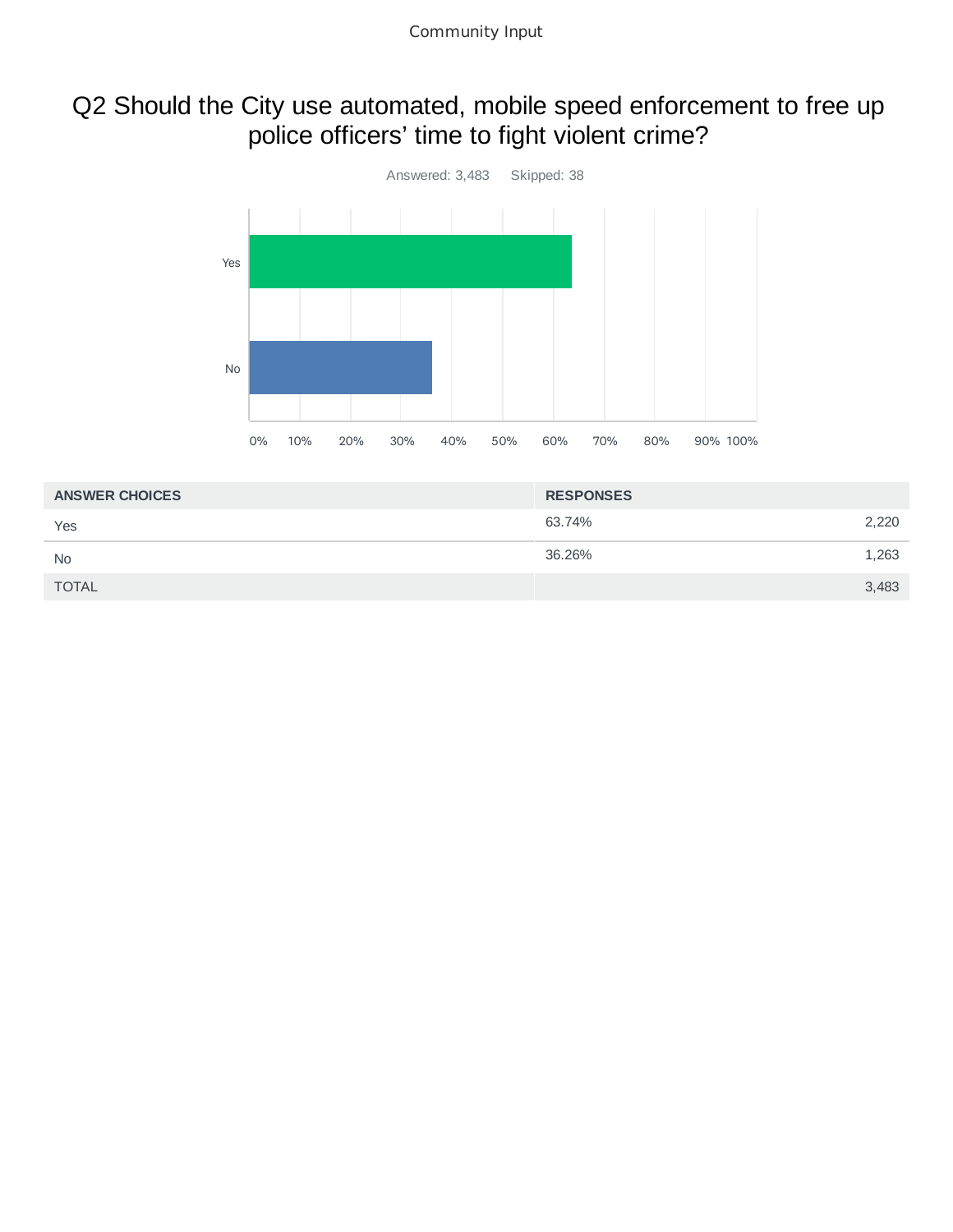# Q3 Where should the City prioritize mobile speed enforcement? Please select all that apply:



| <b>ANSWER CHOICES</b>                                   | <b>RESPONSES</b> |       |
|---------------------------------------------------------|------------------|-------|
| Everywhere                                              | 25.46%           | 891   |
| Near schools                                            | 33.78%           | 1,182 |
| In neighborhoods                                        | 20.35%           | 712   |
| In areas with commerce or dining along sidewalks        | 18.12%           | 634   |
| Where fatal and injury crashes are most common          | 48.56%           | 1,699 |
| In activity centers like Downtown, Nob Hill, and Uptown | 21.46%           | 751   |
| Near parks                                              | 15.52%           | 543   |
| On all major roads                                      | 24.29%           | 850   |
| Nowhere                                                 | 23.69%           | 829   |
| Total Respondents: 3,499                                |                  |       |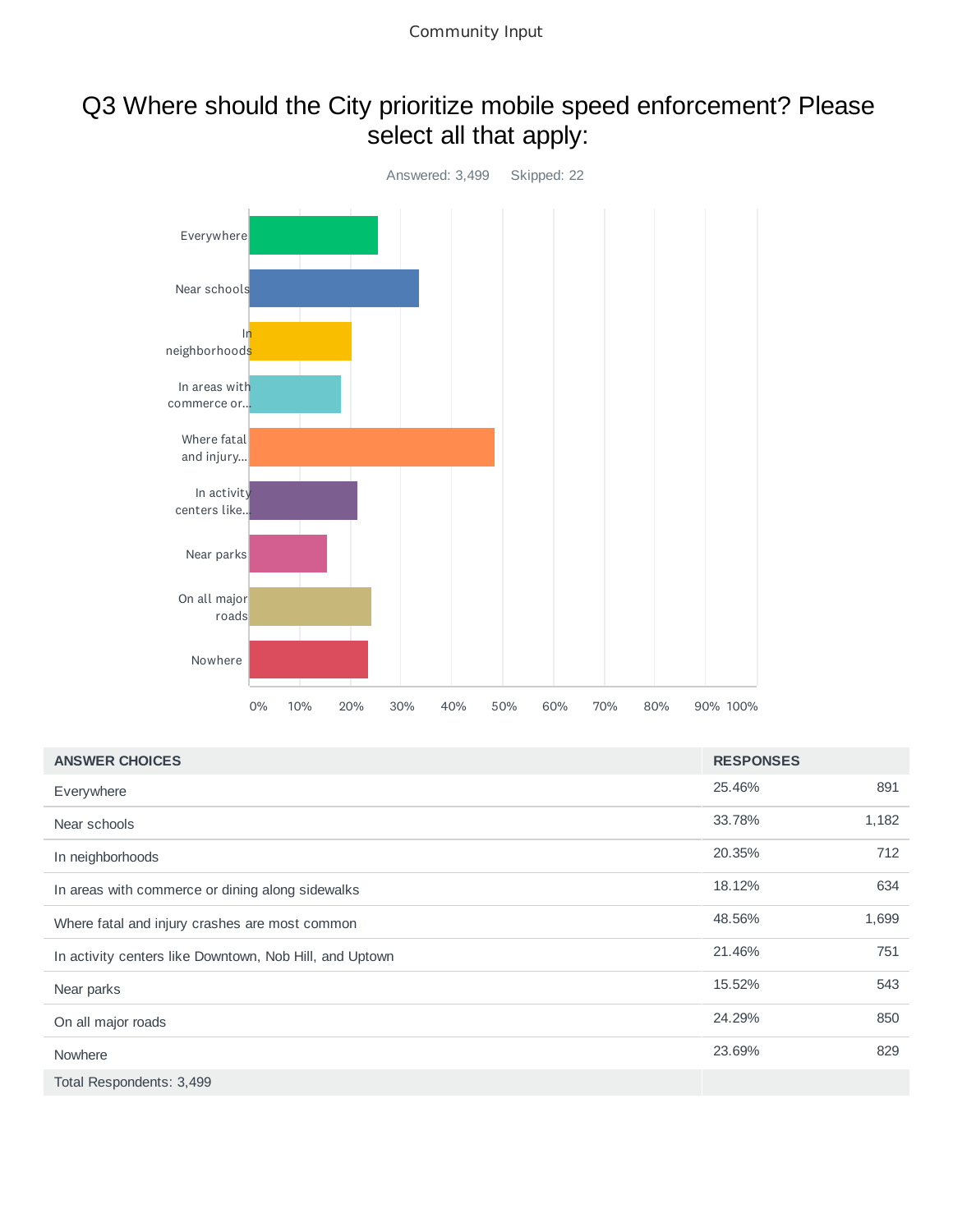Q4 Over-policing of vulnerable communities can have unintended outcomes. Should the city use mobile speed enforcement as one way to reduce police presence in communities that feel over-policed?



| <b>ANSWER CHOICES</b> | <b>RESPONSES</b> |       |
|-----------------------|------------------|-------|
| Yes                   | 46.75%           | 1,619 |
| <b>No</b>             | 53.25%           | 1,844 |
| <b>TOTAL</b>          |                  | 3,463 |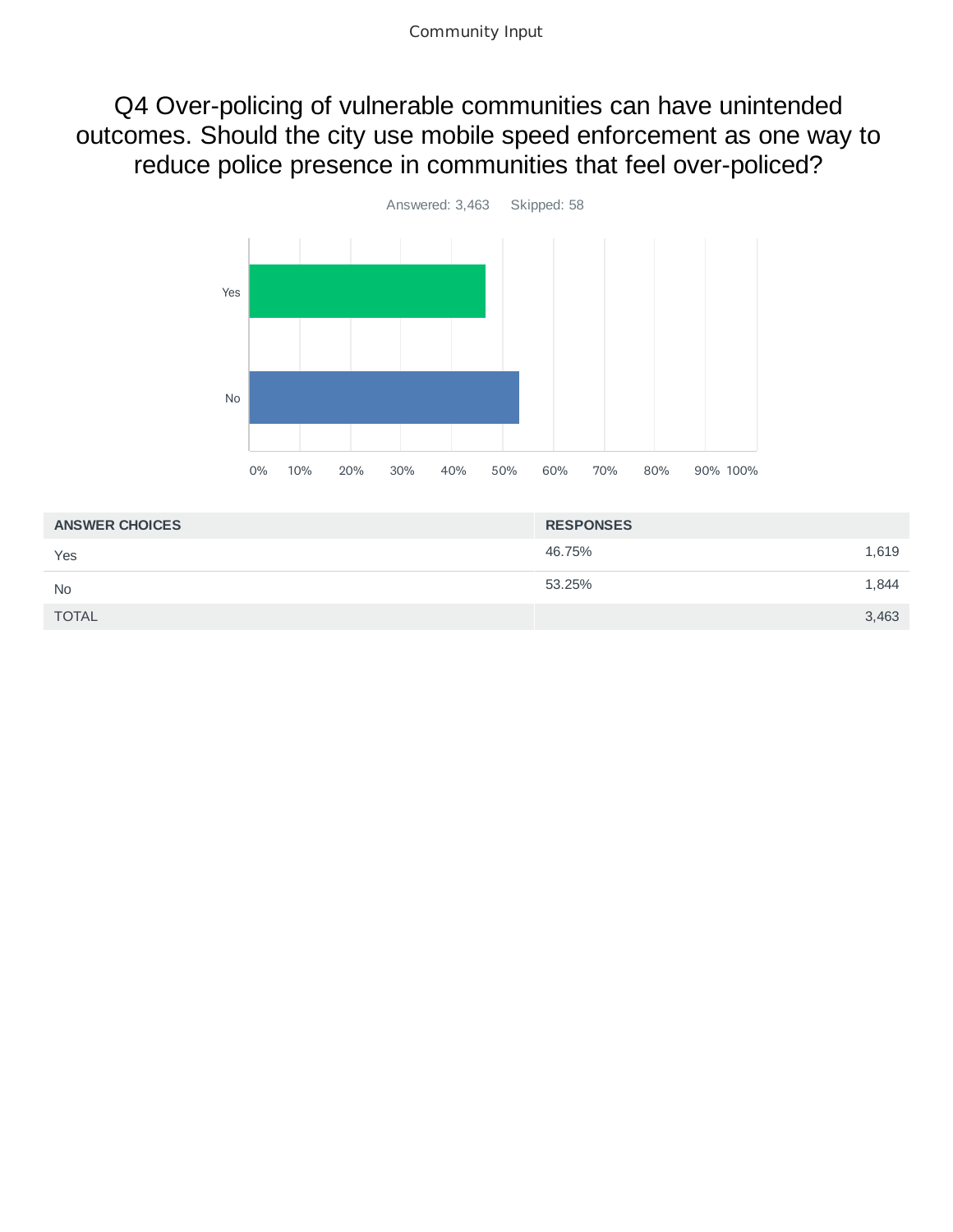Q5 Mobile speed citations would be a civil violation, similar to parking tickets and as opposed to criminal penalties. Should the City provide alternative ways for people to address the fine, like community service, for those who may not be able to pay mobile speed citations?



| <b>ANSWER CHOICES</b> | <b>RESPONSES</b> |  |
|-----------------------|------------------|--|
| Yes                   | 78.82%<br>2,742  |  |
| <b>No</b>             | 21.18%<br>737    |  |
| <b>TOTAL</b>          | 3,479            |  |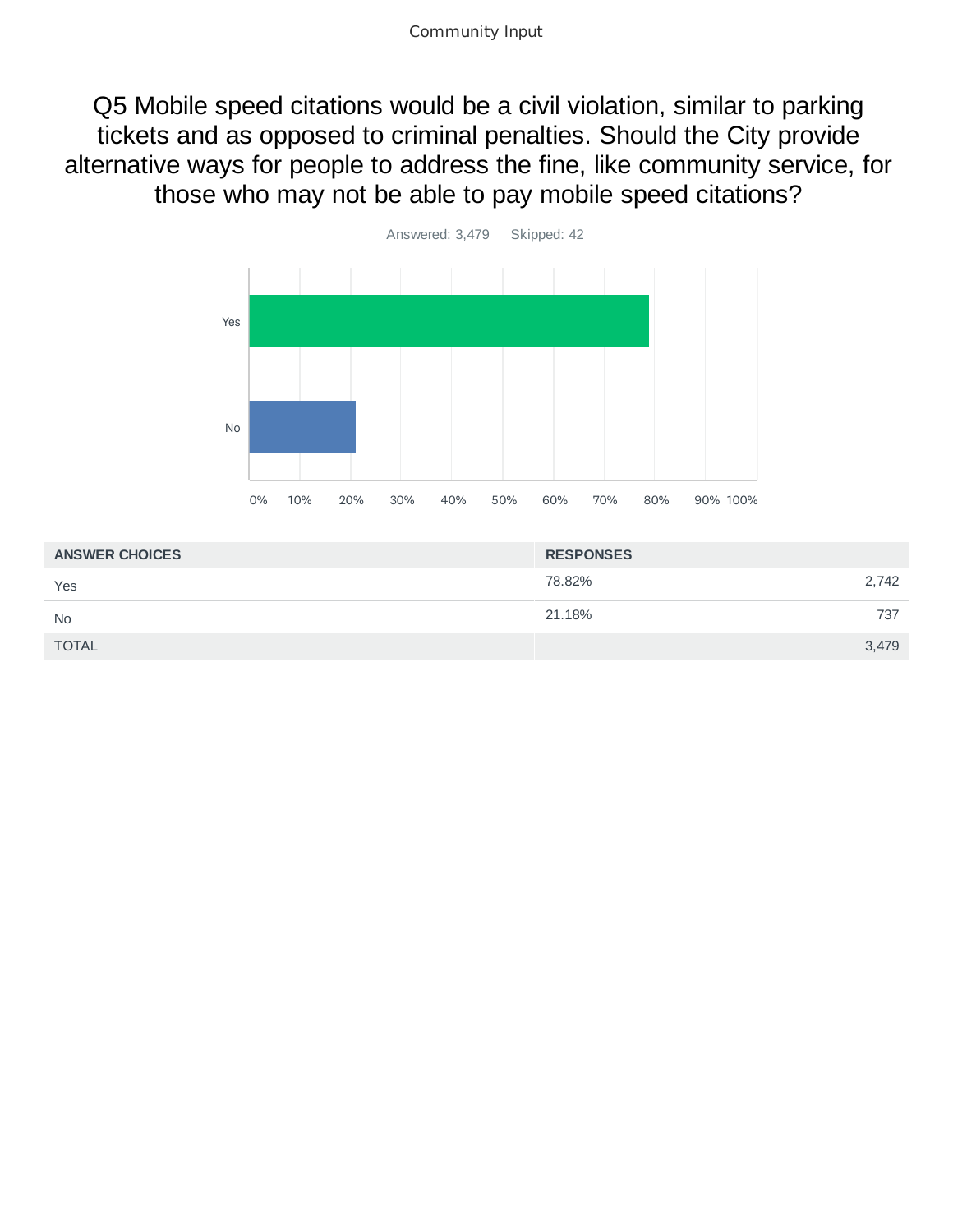### Q6 Should the City post multilingual warning signs near mobile speed cameras to discourage speeding and to inform the public of a mobile speed enforcement zone?



| <b>RESPONSES</b> |       |
|------------------|-------|
| 67.82%           | 2,362 |
| 32.18%           | 1,121 |
|                  | 3,483 |
|                  |       |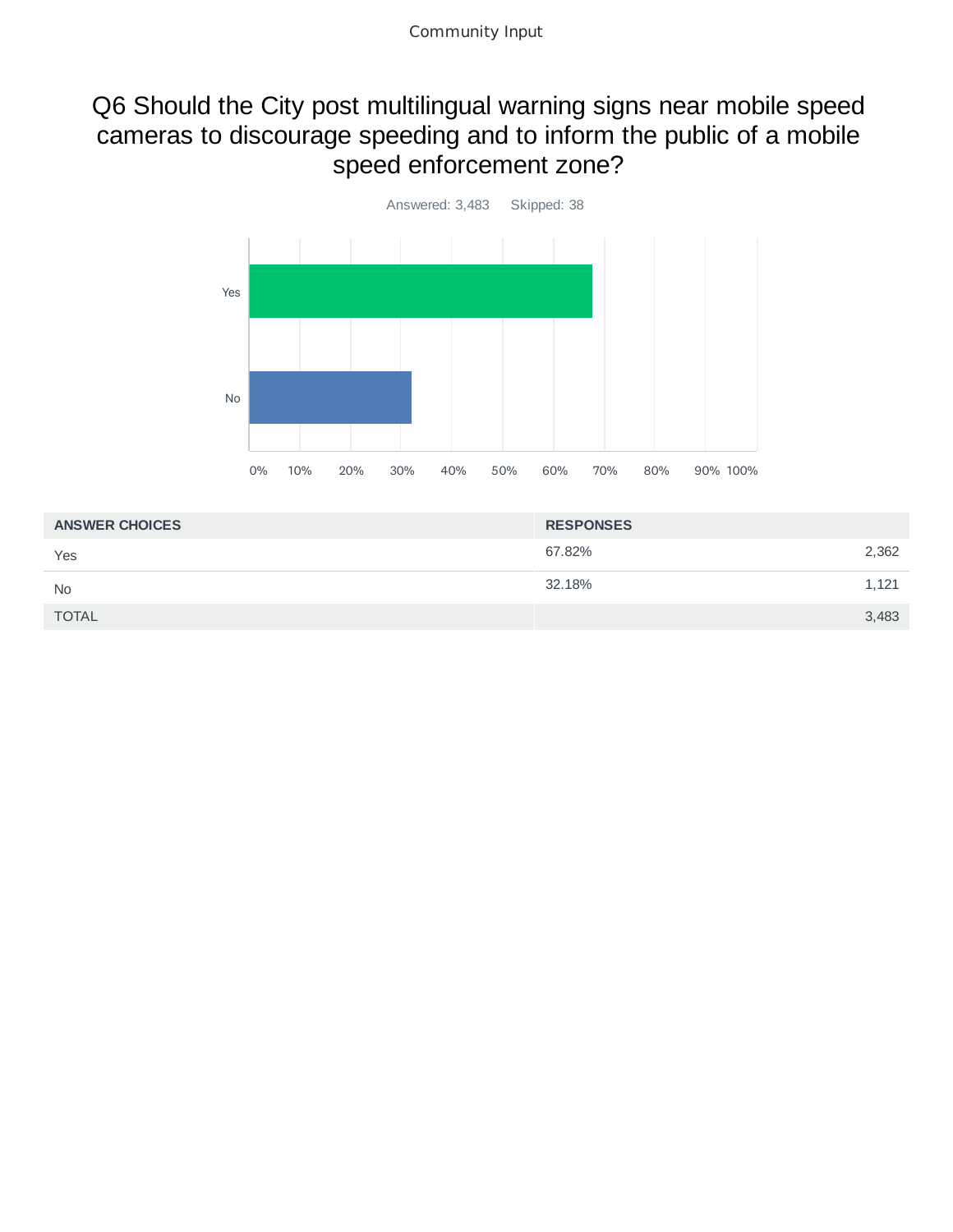# Q7 Should a police officer review tickets from mobile speed cameras before they are issued to drivers?



| <b>ANSWER CHOICES</b> | <b>RESPONSES</b> |       |
|-----------------------|------------------|-------|
| Yes                   | 68.93%           | 2,381 |
| <b>No</b>             | 31.07%           | 1,073 |
| <b>TOTAL</b>          |                  | 3,454 |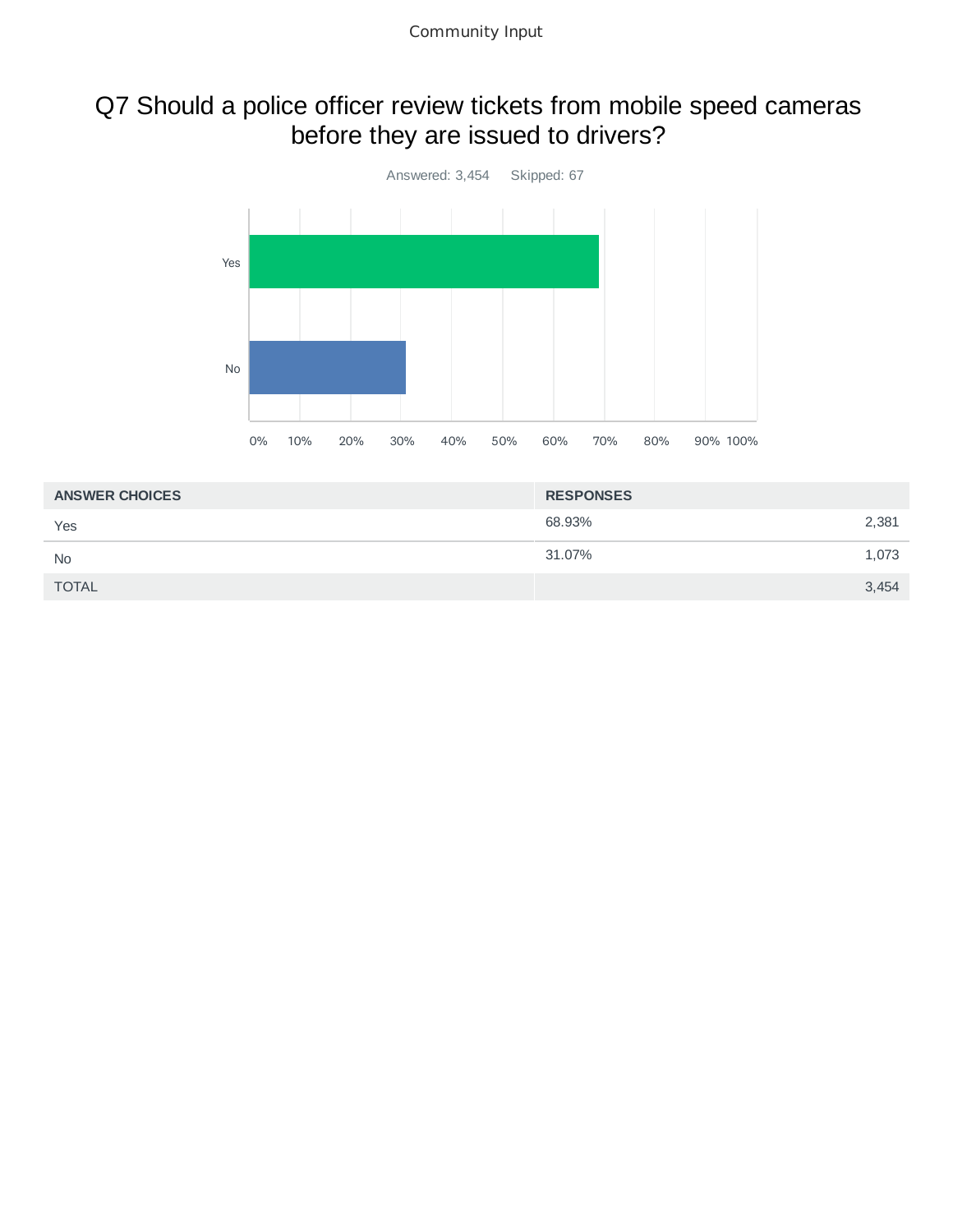#### Q8 Should there be a process to appeal citations from mobile speed cameras?



| <b>ANSWER CHOICES</b> | <b>RESPONSES</b> |
|-----------------------|------------------|
| Yes                   | 88.29%<br>3,077  |
| <b>No</b>             | 408<br>11.71%    |
| <b>TOTAL</b>          | 3,485            |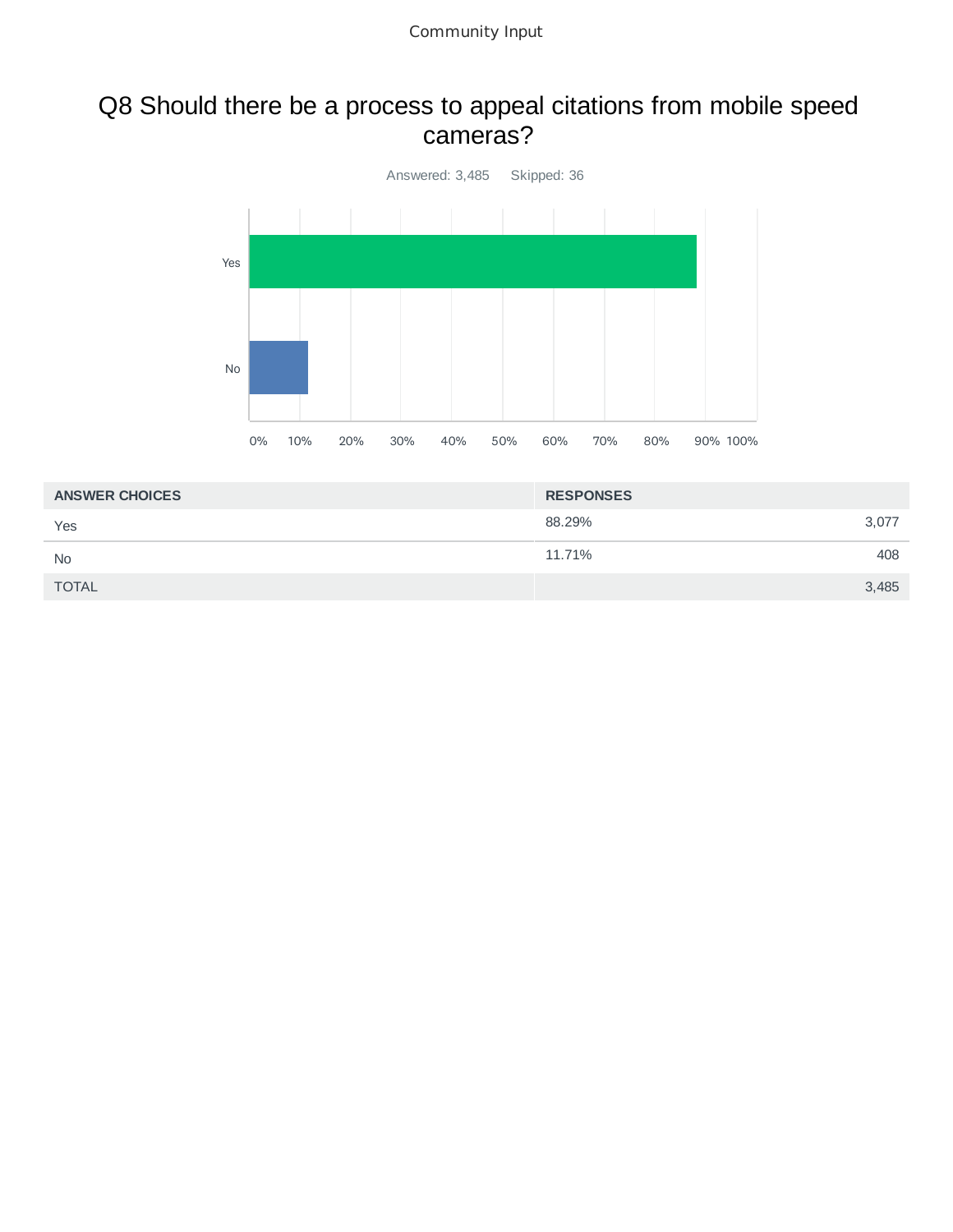### Q9 Should the location of mobile speed cameras be posted on the City's website?



| <b>ANSWER CHOICES</b> | <b>RESPONSES</b> |       |
|-----------------------|------------------|-------|
| Yes                   | 55.49%           | 1,925 |
| <b>No</b>             | 44.51%           | 1,544 |
| <b>TOTAL</b>          |                  | 3,469 |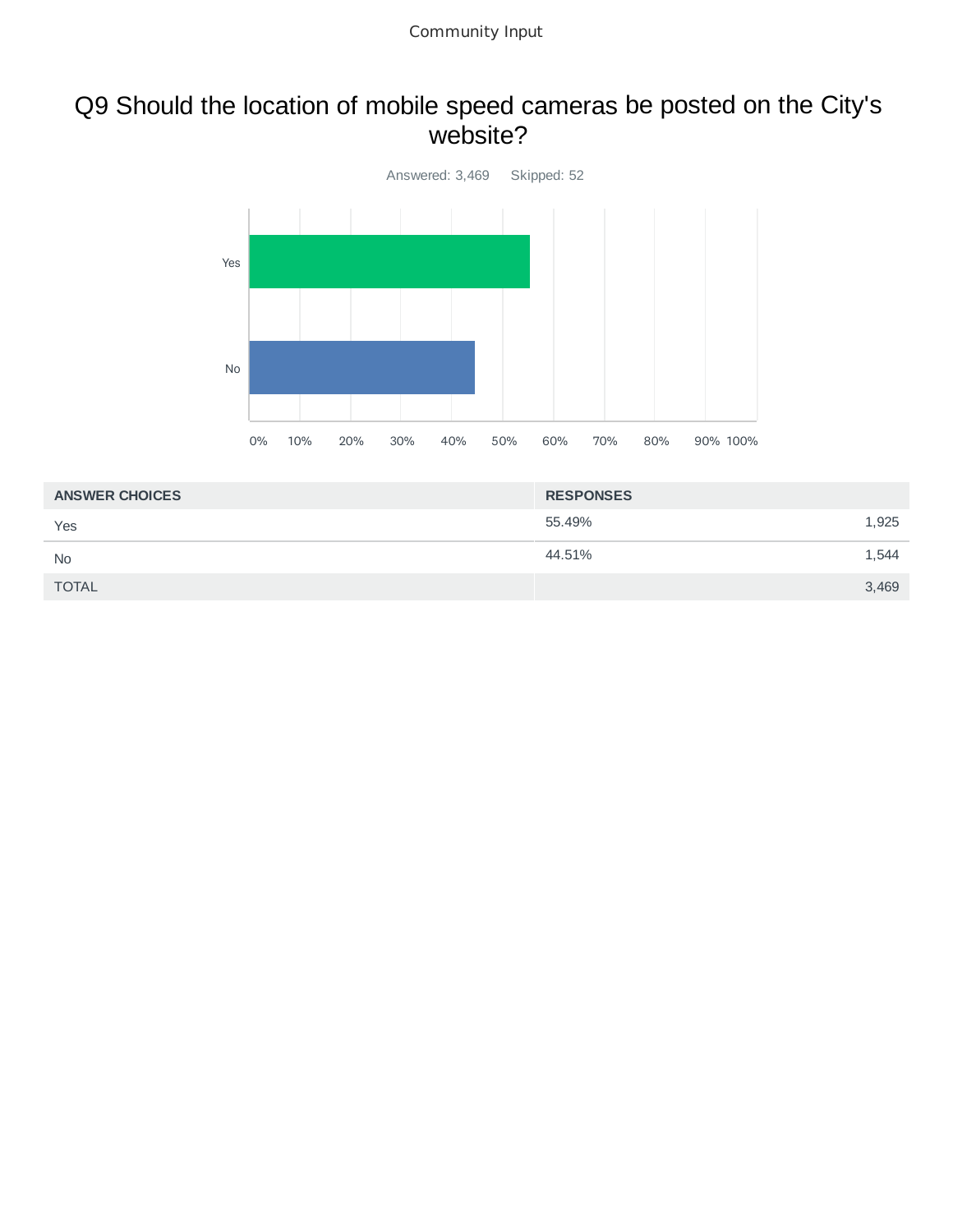#### Q10 What should the speed threshold be for citations on mobile speed cameras?



| <b>ANSWER CHOICES</b>                                      | <b>RESPONSES</b> |       |
|------------------------------------------------------------|------------------|-------|
| 2 MPH over the speed limit                                 | 1.14%            | 40    |
| 5 MPH over the speed limit                                 | 23.70%           | 831   |
| 10 MPH over the speed limit                                | 46.05%           | 1,615 |
| N/A: I do not want mobile speed enforcement in Albuquerque | 23.87%           | 837   |
| Other (please specify)                                     | 5.25%            | 184   |
| <b>TOTAL</b>                                               |                  | 3,507 |